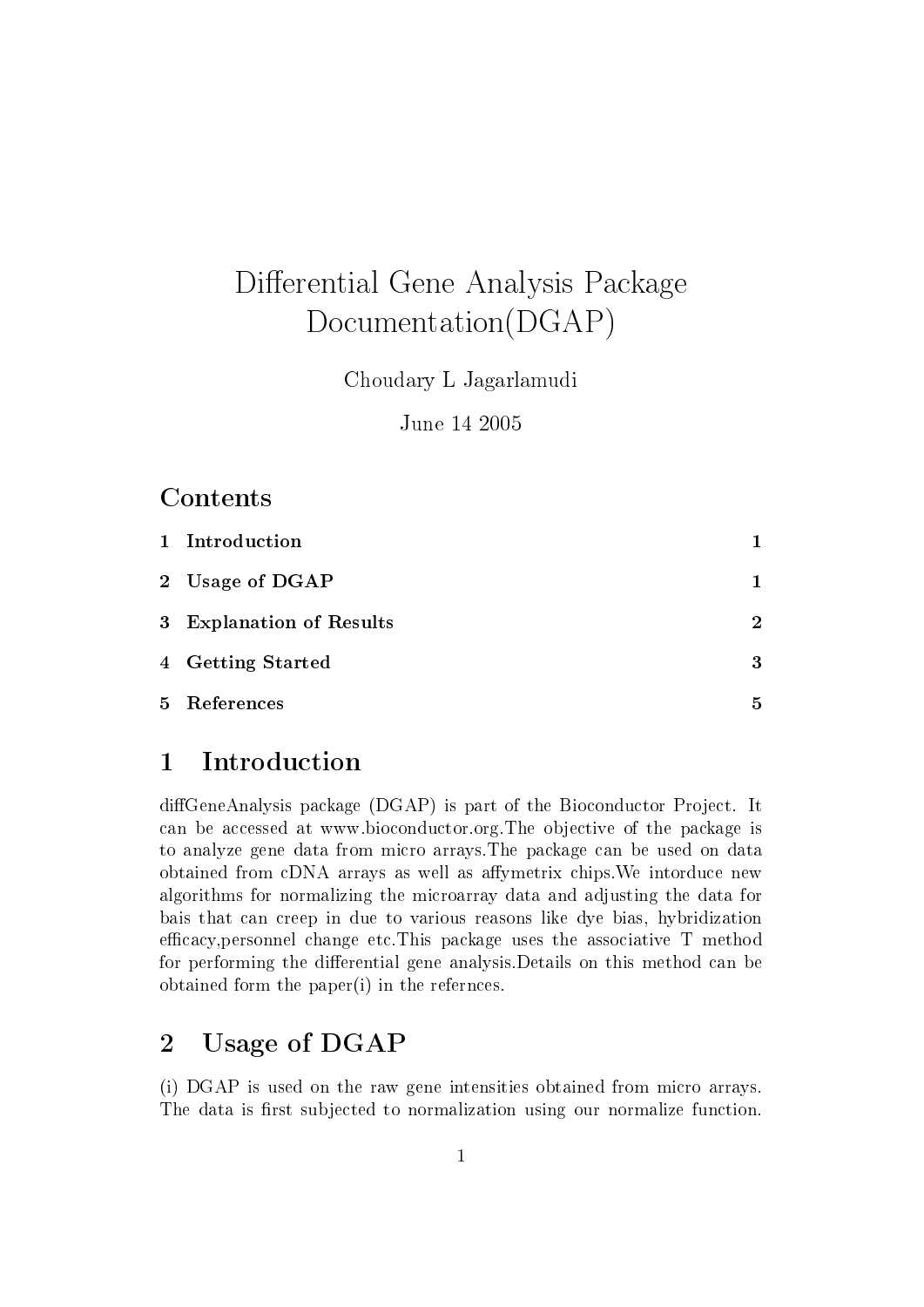Normalization of data is done utilizing information obtained from background fluorescence. Background fluoresce intensity values are used to determine a Gaussian distribution of lowly expressed genes, yielding the background estimates (mean and standard deviation).

(ii) Bias adjustment of the normalized data is performed using our bias Adjust function that takes a normalized dataset and applies a multiplicative scalar derived from the data to help account for expression biases. These expression biases can come from many sources including dye bias, hybridization efficacy, changes in personnel, etc. After bias adjustment the data is ready for differential gene analysis.

(iii) Differential gene analysis of the normalized, bias adjusted data is done using our refGroup function. refGroup performs differential gene analysis in two steps using the associative- $T$  analysis method. The first step is to compute the reference group, which is used as the internal standard for associative analysis and the second and final step is to apply the associative analysis and classify the gene expressions into four groups.

### 3 Explanation of Results

The results are displayed in a 10 column matrix as follows:

Column Representation.

1 Gene Bank ID

2 Average Signal of the Control Chips/Channels.

3 SD of Control Chips/Channels.

4 Probability that a given gene in the Control Chips/Channels Belongs or doesnt belong to background.

5 Average Signal of the Experimental Chips or Channels.

6 SD of Experimental Chips or Channels.

7 Probability that a given gene in the Experimental Chips or Channels belong or dont belong to background.

8 P value from a Student T-test.

9 P value from an Associative T-test.

10 Ratio of mean expression values (Control/Experimental).

11 Group Number.

Group Numbers are defined as follows A1 Expressed above background in both sample types but over expressed on the Experimental Chips/Channels

A2 Expressed above background in both sample types but over expressed on the Control Chips/Channels

A3 Expressed above background only on the Experimental Chips/Channel.

A4 Expressed above background only in the Control Chips/Channel.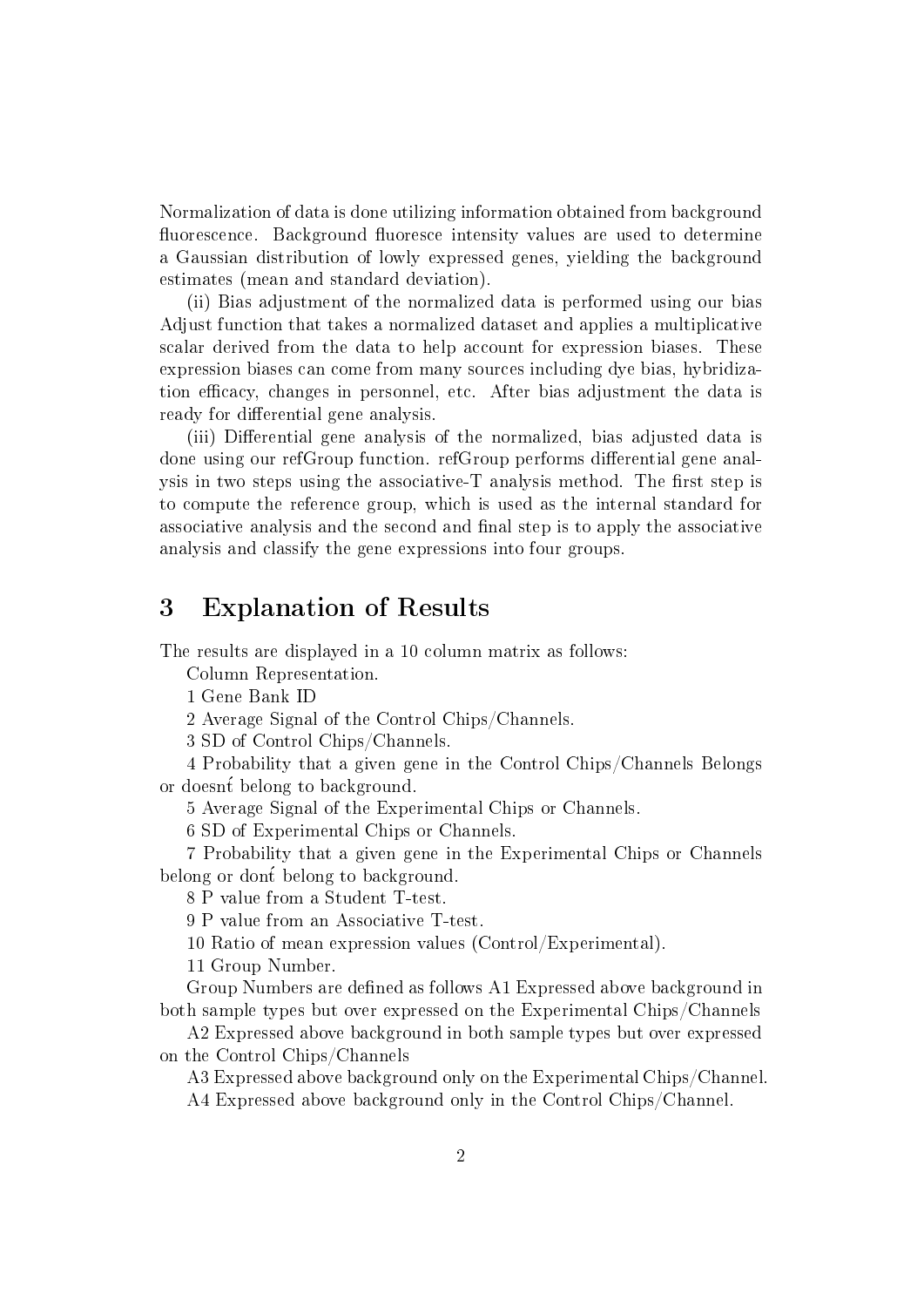0 None of the above.

### 4 Getting Started

(i) Download the package from bioconductor or directly from our website at http:

(ii) Unzip the downloaded file and save it under your  $R/rw2000/library$ folders.

(iii) In your R window type load (diffGeneAnalysis).

(iv) To get help try help(normalize) (or) help(biasAdjust) (or) help(refGroup)

(v) The package can be used in totality or in combination with other tools. The package is divided into three modules namely: normalize biasAdjust and refGroup. One can use other normalization and bias adjustment tools before using associative analysis method (refGroup). The following steps are required to use this package in its entirety.

(vi) Save the micro array data into an Excel sheet and save it in .csv format.

(vii) The first column always consists of the Gene bank Id. Loss of the first chip data may occur if it is missing.

(viii) The first row consists of row headers. Row headers can be avoided by reading the data into R having the option header=FALSE. Loss of gene 1 data can occur if headers are missing while option header=TRUE. It is advised to enter headers for good documentation and readability purposes.

 $(ix)$  The control chips are always saved first after Gene ID column (2nd) column onwards), followed by experimental chip data in the excel sheet from left to right. Any other combination will not work. No blank columns or blank rows are allowed.

(x) The following command is suggested to read the data from the saved excel sheet(.csv format) into R. rawdata<-read.csv("c:/Book1.csv",sep=",",header=TRUE). To run the examples load the following data provided with the package. data(rawdata) The following sweave style vignette shows how to load a sample dataset(rawdata) and normalize data,bias adjust the normalized data and perform differential gene expression using our associative analysis method.

#### R> library(diffGeneAnalysis) ##load the diffGeneAnalysis package

load the sample dataset (rawdata) to run the example.

#### R>data(rawdata)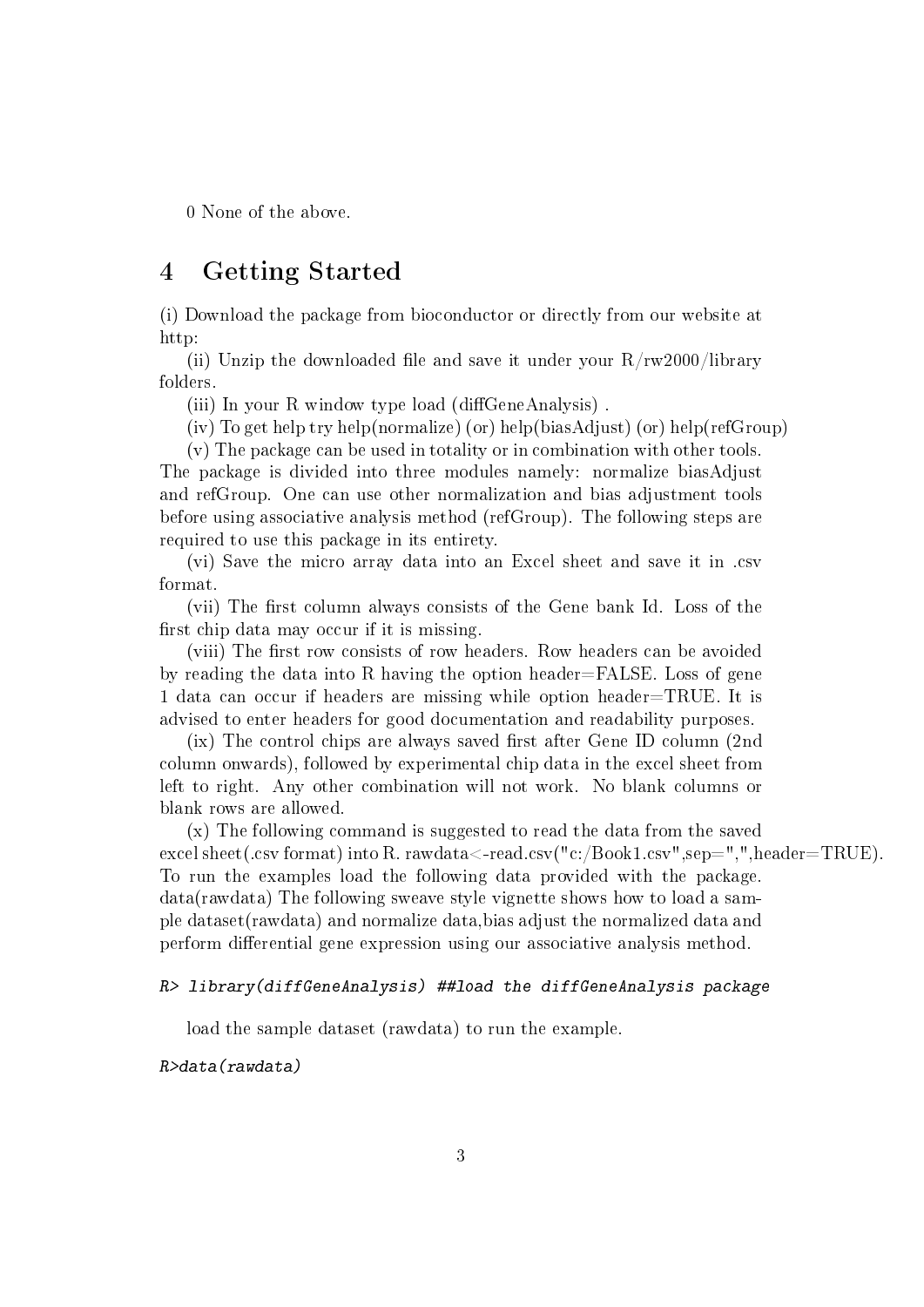normalize the sample data set. When prompted with a graph of 6 histograms. Select the best mean by observing the right half of the Gaussian fit. Confirm your slection, else reselect the proper histogram fit. Repeat this procedure for as many chips as the dataset consists of.

#### R>normalized<-normalize(rawdata,7,3,4,0.15,0.60)

bias adjust the normalized data set.Please note that this function can take upto 20 seconds to run on a large 22400 gene set on a Pentium IV 1.6Ghz, 128MB Ram.

#### R>bAdjusted<-biasAdjust(normalized,7)

Perform the associative analysis on the normalized and bias adjusted data set to differentiate gene expressions into groups. The user will be prompted for E and R values. E stand for the increase in fold over background and R stands for the ratio of experimental chips average over control chips average. The higher these values the higher will be the stringency. Example dataset used here was run with an E values of 1 and R value of 1.5 Please note that this function can take upto 40 seconds to run on a 22400 gene set on a pentium IV 1.6Ghz and 128MB RAM.

#### R>results<-refGroup(bAdjusted,7,3,4,0.05)

(xi) normalized  $\leq$ -normalize(rawdata, 7, 3, 4, 0, 15, 0, 60) normalizing the data. Rawdata is loaded in the package to use as an example. Read data documentation for details.

(xii) bAdjusted<-biasAdjust(normalized,7) bias adjusting the normalized data. normalized is loaded in the package for use as an example.

(xiii) results  $\leq$ -refGroup(bAdjusted, 7,3,4,0.05) performing associative analysis after creating the internal standard(refernce group).

(xiv) Write the results into an excel sheet from R for readability and archiving purposes.

(xv) write.table(results, file = "c:/results.csv", sep = ",", col.names = NA)

(xvi) Open results.csv created in the "c:/" directory/ any other directory that u selected and analyze the results.

**Note:** In order to use the package in its entirety follow steps  $(x)$  to  $(xvi)$ in the same sequence. If the user decides to use other normalization and bias adjustment methods, save the normalized/ $\beta$  bias adjusted data in an excel file in the .csv format and follow steps (xii) to (xvi) sequentially.